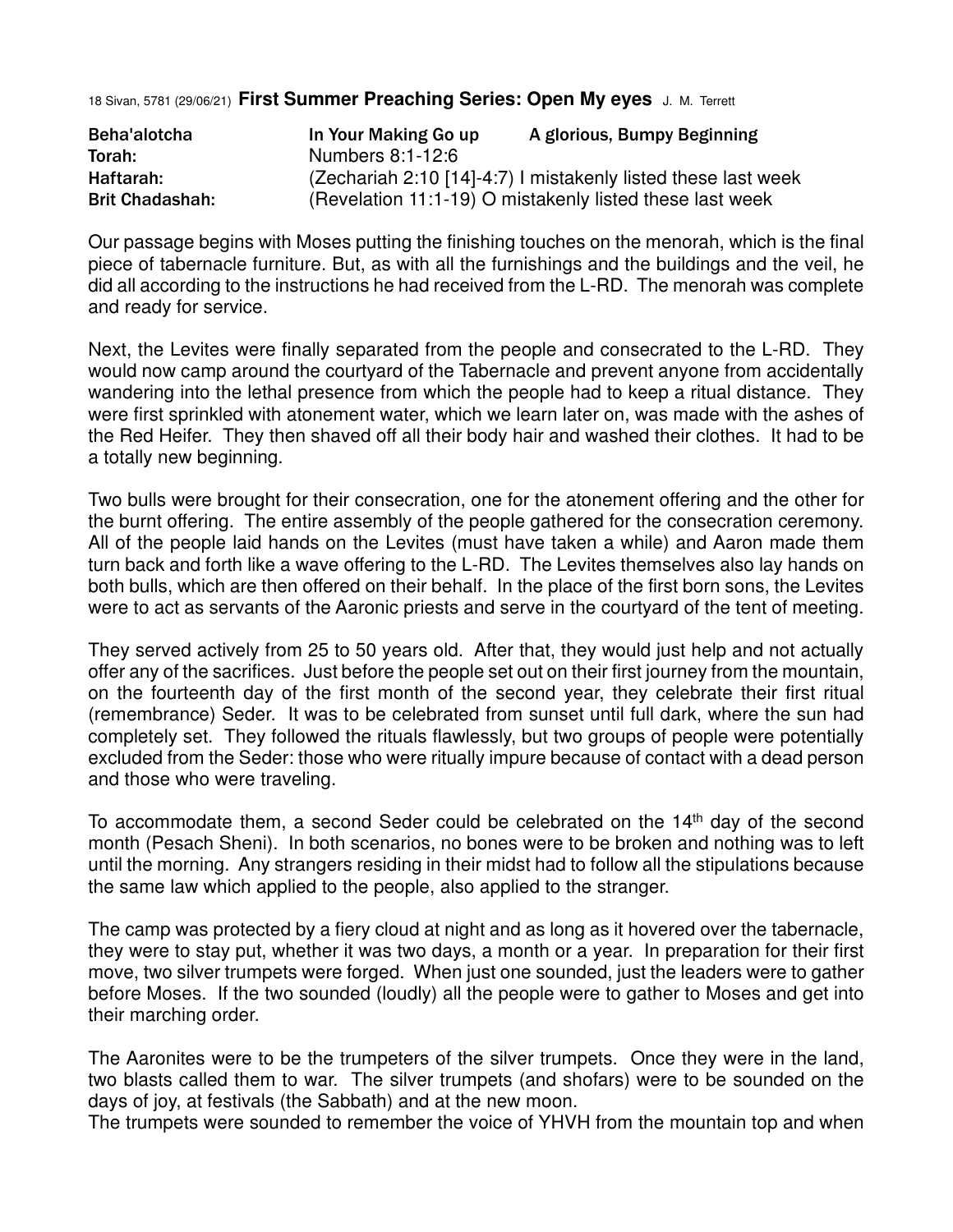they were sounded, they were always followed with burnt offerings and thanksgiving offerings. The Talmud supposes that these trumpets were hidden away after Moses died and no one knows were they are. Another unsubstantiated legend. They were likely kept with the tabernacle and then in the temple once it was built. They were probably taken by the Babylonians as they burned the temple, because we never hear of them again.

Then, oh glory, on the  $21^{st}$  day of Iyaar, of the second year, the cloud lifted, the trumpets sounded and the people moved for the first time. They had two campsites before they reached the staging place for their entrance into the land. But their first campsite was not a success. It has two names, Taberah (burning) and Kibroth-Hattaavah (grave of coveting). When they first arrived the people may have complained about the amount of work setting up their first camp and hung around the edges of the camp, instead of helping to set up. These slackers were burned and no one ever complained about the take down and set up again.

There is also a minor concern with the marching order. The Levites traveled in between banners one and two and between banners two and three, with the banner of Dan serving as a rear guard. The first group of Levites, the Gershonites and Merarites dismantled the tabernacle after the Aaronites had come in to wrap up the ark and other holy furniture not for public viewing. The Aaronites led the procession, carrying the ark as the cloud hovered over it.

When they arrived at their new camp site, the first two groups of Levites would assemble the Tabernacle and once the veil was in place, the Ark was unwrapped, without anyone actually laying eyes on it. Next, the Kohathites set up and dismantled the courtyard and most of the their stuff traveled in special ox drawn carts. They walked for three days before the Tabernacle was set up again, with the hovering fiery cloud warning off any potential marauders at night. Once the sanctuary and the courtyard were all set up again, the some more trouble started.

At this camp, when the people recovered from the burning, the mixed multitude craved meat, likely because they did not possess as many animals as the native born Jews. They expressed dissatisfaction with the diet of manna and wanted something else to sink their teeth into, without decimating what little herds they had. Moses had a mini meltdown when he considered the heavy task of getting enough meat for that many people. He then asks the L-RD to kill him, but instead, one of the first mentions of the outpouring of the Holy Spirit occurs. It was the season of Shavuot and the Lord took of the Spirit which was on Moses and put it on the 70 elders, who then prophesy. An Upper Room in the wilderness!

The 70 then go outside the camp and tell the people that G-d will give them enough meat for a whole month in a single day. The wind blows in quail, who drop exhausted for one day's journey on either side of the camp to a depth of two meters. The greedy people rushed out to gather the birds before they recovered and flew away. Those who gathered the least, gathered around 1900 birds each for a total weight of meat of some 200 kilos. As they were gorging, because of their lust, the L-RD struck them with a plague and many died.

Once they cleaned up the camp, it was time to move to the staging point for their entrance into the Holy Land, but they made one more stop along the way and set up their second camp at a place called Hatseroth. Place names in the Bible often had two or three names and once there, the next problem comes from the leadership and not from the people.

Miriam criticizes Moses for talking a Cushite or Ethiopian wife. Before we get into her severe punishment, let me rule out some traditional nonsense I encountered. Some of the rabbis feel that this woman is Moses' wife Zipporah who is given the name Cushite because she is so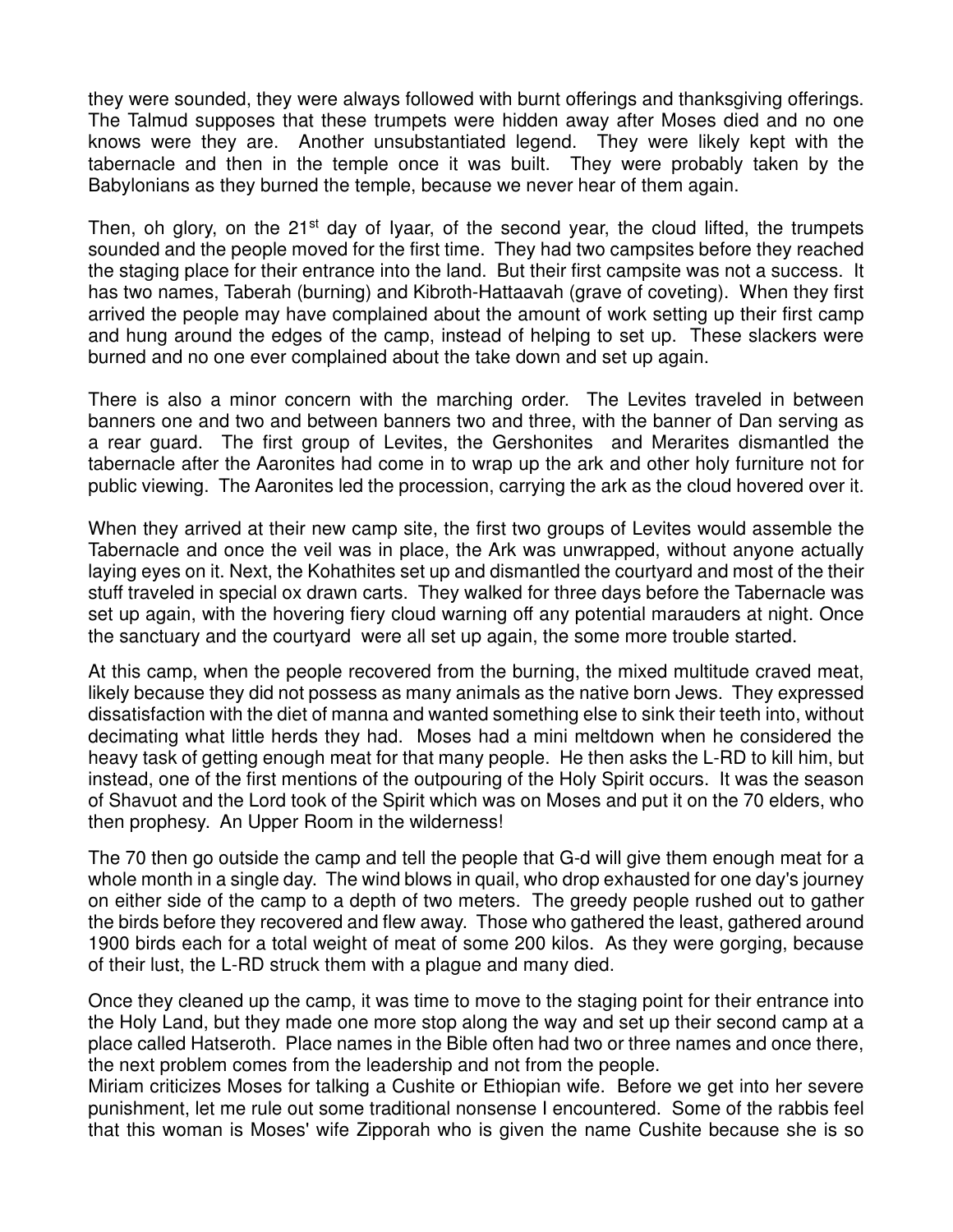beautiful that her knickname was Cushite or ugly. This is utter nonsense. He married a beautiful black woman, either as a second wife or to replace Zipporah, who may have died.

For this expression of racism (who does Moses think he is, marrying a black woman), Miriam is called to the entrance of the tent of meeting and is given a personal dressing down by YHVH. She becomes totally white with leprosy. At this time, the people of the Middle East were olive skinned and not blond haired or blue eyed. She stays in seclusion outside the camp for seven days and then she is healed.

Moses was a very patient man, but when his big sister crossed the line, YHVH stepped in and asked her and Aaron, who they thought they were criticizing their brother for a perfectly legitimate decision. We learn later that Aaron also had a dark skinned grandson (Pinhas or Phineas – which is an Egyptian name for person of colour).

They haven't had a very good time at their first two camps and it seems to be taking them a long time to get things sorted out. Once Miriam recovers, they move to their third camp, which is the staging point for their glorious entrance into Canaan – or so they thought. We cannot continue to walk with G-d unless we learn to walk with Him according to the stipulations of His Word. How is your walk? Any complaining or hanging round the edge of the community, not wanting to help or get involved? Are you making invalid criticisms of people when they make valid choices? Racism of any kind is a leprosy which we do not want to infect our happy home with. But you'll have to wait for next week, to hear about their biggest disaster.

## **Sermon: First Summer Series: Open My Eyes**

**Passage:** *" Then He said to them: this is what I said to you, while I was still with you. It is necessary that all that is written of Me in the Law in Moses, in the Prophets and in the Psalms, be accomplished. Then He opened their spirit, in order that they would understand the Scriptures.* (Luke 24:44, 45)

This was a fairly tall order, since there are over 400 prophecies about Yeshua in the Scriptures which take us from He pre-existence, His earthly ministry ( including His death and resurrection), right up to His glorious return when He will bring the world to an end. The concept of the Messiah was never a pagan Greek concept which was imposed by Christians on the Hebrew Scriptures. Everything about Him derives entirely from the Hebrew Scriptures.

Before the New Testament was canonized, early believers relied on the Greek Septuagint when they quoted from the Old Testament. At first, this was not a problem, not just because most Jews spoke Greek, but also because most Jews considered it the best translation of the time. It was translated by a committee of some 70 rabbis, working in Alexandria, Egypt. Greek was then considered one of the holy languages of Judaism, along with Hebrew and Aramaic.

The problem came when the rabbis were upset because Messianic believers were successfully using this translation to demonstrate that the claims of Yeshua were valid and Scriptural. They wanted to come up with a new Hebrew translation, which altered the wording of many Messianic passages, to make it harder for believers to demonstrate their claims.

It took them a long time, but by the seventh century they had come up with what is called the Masoretic Hebrew translation and which altered many passages from the Septuagint which were used to demonstrate that Yeshua was indeed the Messiah. Most modern Protestant and Evangelical translations use the Masoretic text as the basis for their translation of the Old Testament.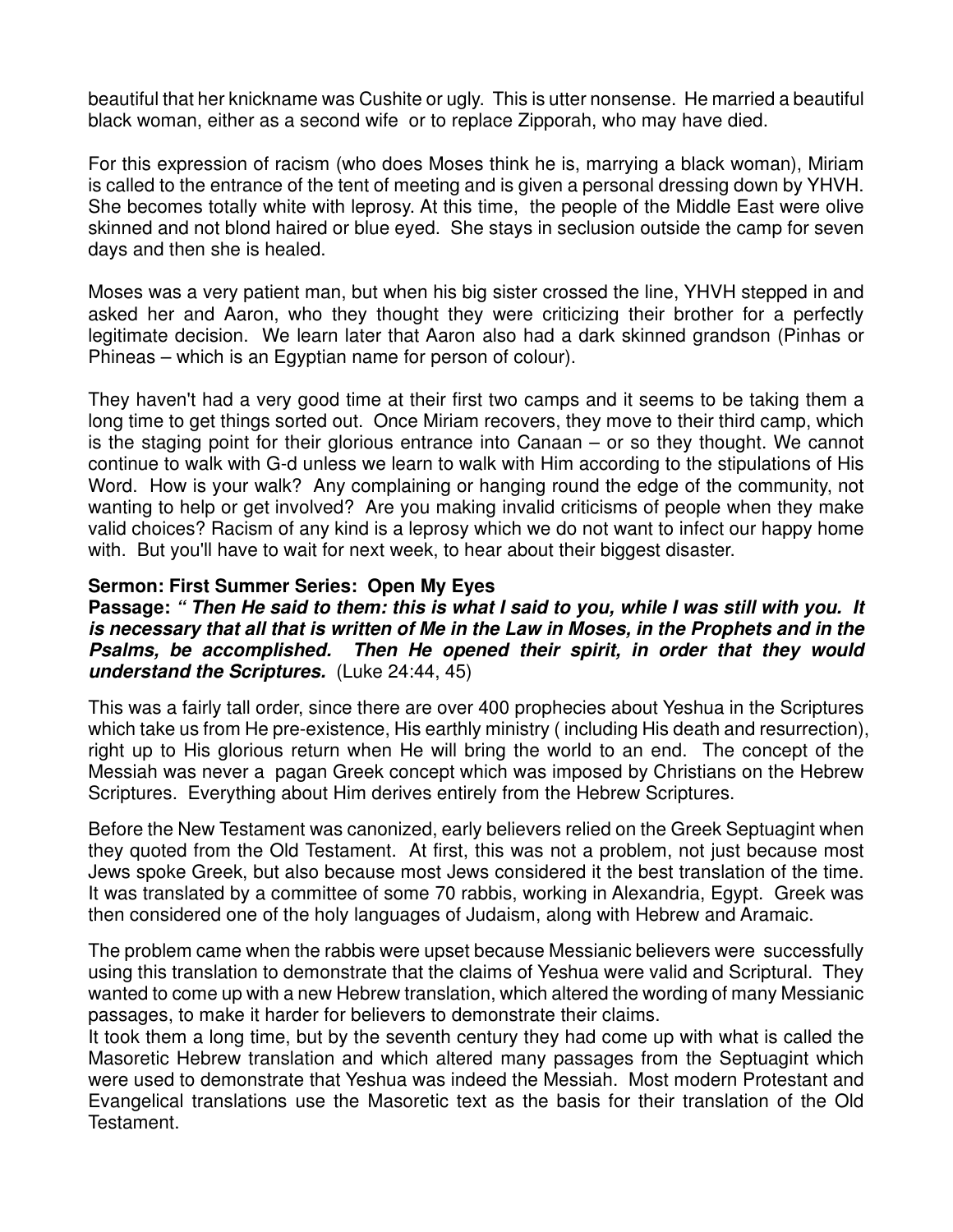So, even today when there is a difference between New Testament quotes from the Old Testament and what they say in the Masoretic text, we should accept the older and more precise Septuagint as our guide. The Masoretic translations was hailed as a correction of the older Greek Septuagint. Some Jewish sources even claim that it was a Christian translation, which it is not. A new text which claims to correct an older text, needs to have an even older text before it can justify making any adjustments in the newer text.

Some translations were used by the Masoretic scholars, but none of the variations they made of what the Septuagint said, were found in any earlier Hebrew or Aramaic translations. Now the study of how the texts of the Bible were translated and transmitted until they got to us, can be both fascinating and confusing because all languages change a lot over time.

After our people came back from Babylon, they used the Aramaic alphabet even for things which they still wrote in Hebrew. Around this time, both Aramaic and Greek were eclipsing Hebrew as a spoken language. Hebrew was still considered a sacred language but fewer people used Hebrew as a spoken language or understood what it said when the Hebrew text was read to them. More and more Jews spoke Koine (common) Greek. From the time of the return from Babylon to our modern era, Jews spoke the languages of the people they lived amongst and in many cases even developed their own dialects of many of these languages.

There is no indication that the New Testament was first written in Hebrew or Aramaic (or even Syriac) and then later translated into Koine Greek. Koine Greek was the language most Jews understood and while the Torah was still read in Hebrew, it frequently had to be translated for the majority of the people to understand it. The usage of Koine Greek was on the rise while these other three languages were on the decline.

We still see some Aramaic words in the New Testament and Paul addressed the mob in the temple in Hebrew when they were rioting against him. He probably did this to show that he was indeed Jewish and since the temple was a holy place, he spoke to them in the language which they considered to be the most holy. Most Jews spoke Greek or Aramaic until these languages ceased to be international languages. They were still considered holy but the people communicated among themselves in whatever language was used in the country where they sojourned.

Today, Aramaic is only spoken by a small group of Assyrian Christians, but for nearly a thousand years Greek was the Middle Eastern equivalent of Eastern European Yiddish, which is now disappearing as Israel has revived Hebrew. But until very recently, more Jews spoke English than they did Hebrew.

So the early disciples would have conversed in a mixture of Koine Greek and Aramaic, with Greek on the increase and Aramaic diminishing. The Koine Greek of the New Testament even has some Hebrew sentence structures and some Hebrew and Aramaic words. The New Testament was written in the language which most Jews understood, which was Koine Greek. Koine Greek was not a foreign, non-Jewish language which the original New Testament was translated into at a later date. The oldest manuscripts of the New Testament are in Koine Greek, which was the international dialect of Greek which Jews understood and which most Jews used. There are still some isolated tiny pockets of people who still use this dialect of Koine Greek, mainly in some mountain villages of Southern Italy.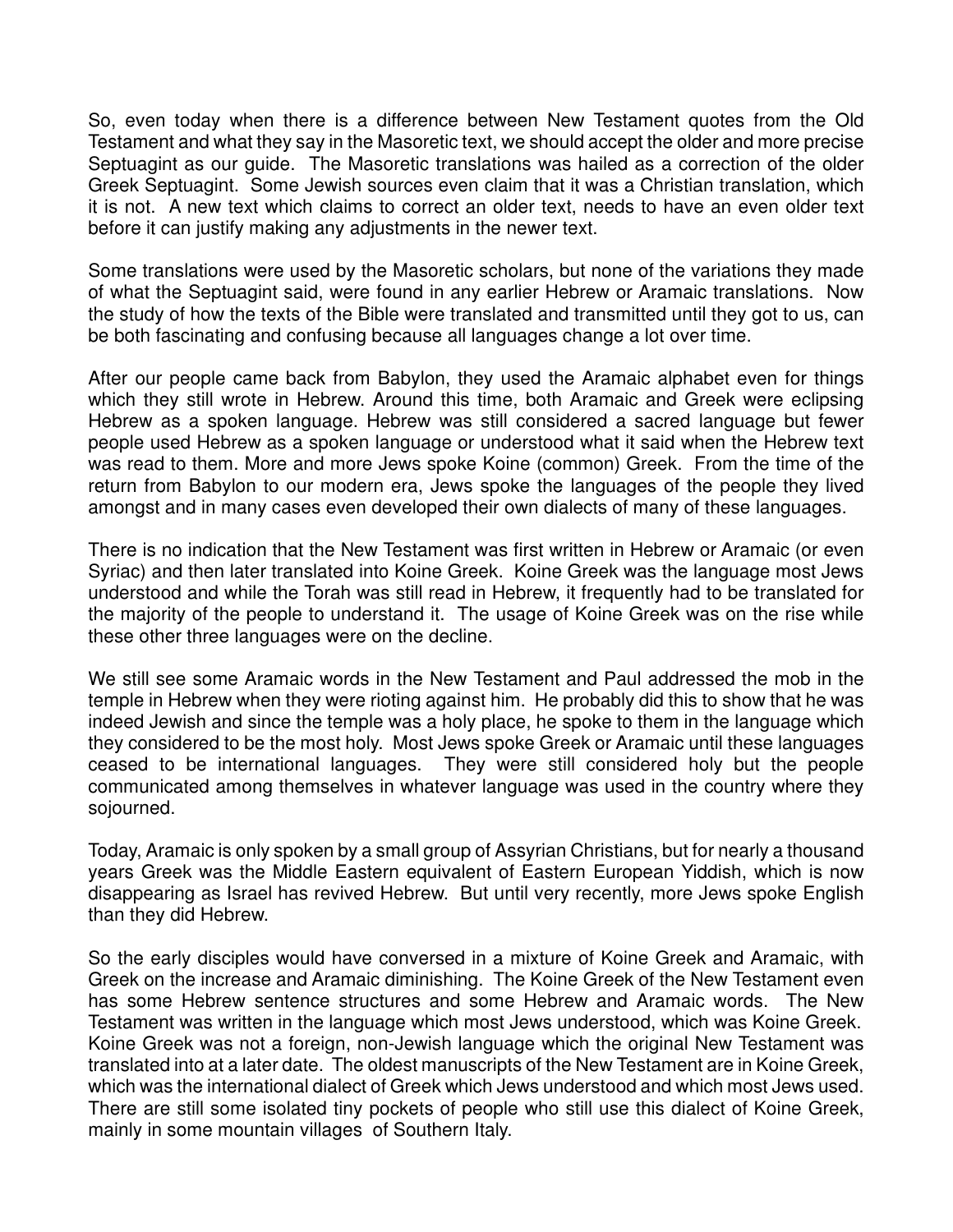Where does that leave us? Both our Koine Greek New Testament and our Hebrew Old Testament are reliable documents, even with the many changes which the Masoretic translation made to discredit the Septuagint. You see, the Septuagint was a translation made by a group of Greek speaking rabbis in the third century B.C.E., while the Masoretic translation was a Hebrew translation made much later, in the seventh century C.E. The older text is usually considered to be more authentic and authoritative, unless an even older text emerges. Changes made in the newer translation should be rejected, so when the New Testament quotes the Old Testament differently than the Masoretic text, the New Testament translation is the correct one. It does not happen very often and usually only when the Messiah is being spoken about.

There are two ways of dividing up the Old Testament. It can be done either by author or by contents. Neither way adds or subtracts anything. It is just presented differently. You see, there were so many confusing and contradictory things being taught about the Messiah, that Yeshua wanted the apostles' understanding to be based solely and completely on the Old Testament. And it should be the same for us today. We need to look at the New Testament as a Messianic Jewish Koine Greek commentary on the Old Testament (Law, Prophets and Psalms).

You see, you cannot really understand the Messiah unless you understand the Scriptures and you cannot really understand the Scriptures until you know what they say about our Messiah. But how do we know that these ancient manuscripts have not been significantly altered as they were passed on and translated into so many languages? When it comes to the New Testament, there are around 400,000 variant readings in the thousands of manuscripts we possess. Of this great number only around 500 affect the meaning of the text and only around 40 actually change the meaning of the text. Everywhere this happens, you can cross reference with other portions of the New Testament, so that the original meaning is never lost.

These variants are the human finger prints of the New Testament which tell us who translated it where and when they translated it. What comes down to us in the unaltered divine content with only .0004% of it changed. Not even Ivory Soap is that pure.

When it comes to the Old Testament, when the Dead Sea scrolls were discovered, the only book which survived intact was the Book of Isaiah, which has about 27,000 words (give or take). When the King James translation of Isaiah was compared to the one found among the Dead Sea scrolls, after a 1500 year gap, only seven words were different which means that only around .0007% has been altered. It too has come down to us as an entirely reliable guide to faith and practice. When you use a modern academic translation, what you read is functionally equivalent to the originals.

Well lets have a brief, selective look at what the Law of Moses, the Prophets and the Psalms say about of Messiah. Though there are around 400 references to choose from, I have selected thirteen references which give a very clear picture of the Messiah from Nazareth. Genesis 3:15 says that He will be born as the seed woman, even though women do not usually have any seed without the help of a man. Genesis 12:2 says that as part of the great nation, the Messiah will be a great blessing to all nations. Genesis 49:10 says that the scepter will not depart permanently from Judah, until Messiah comes. Messiah was born before the last Jewish king of Judah was dethroned.